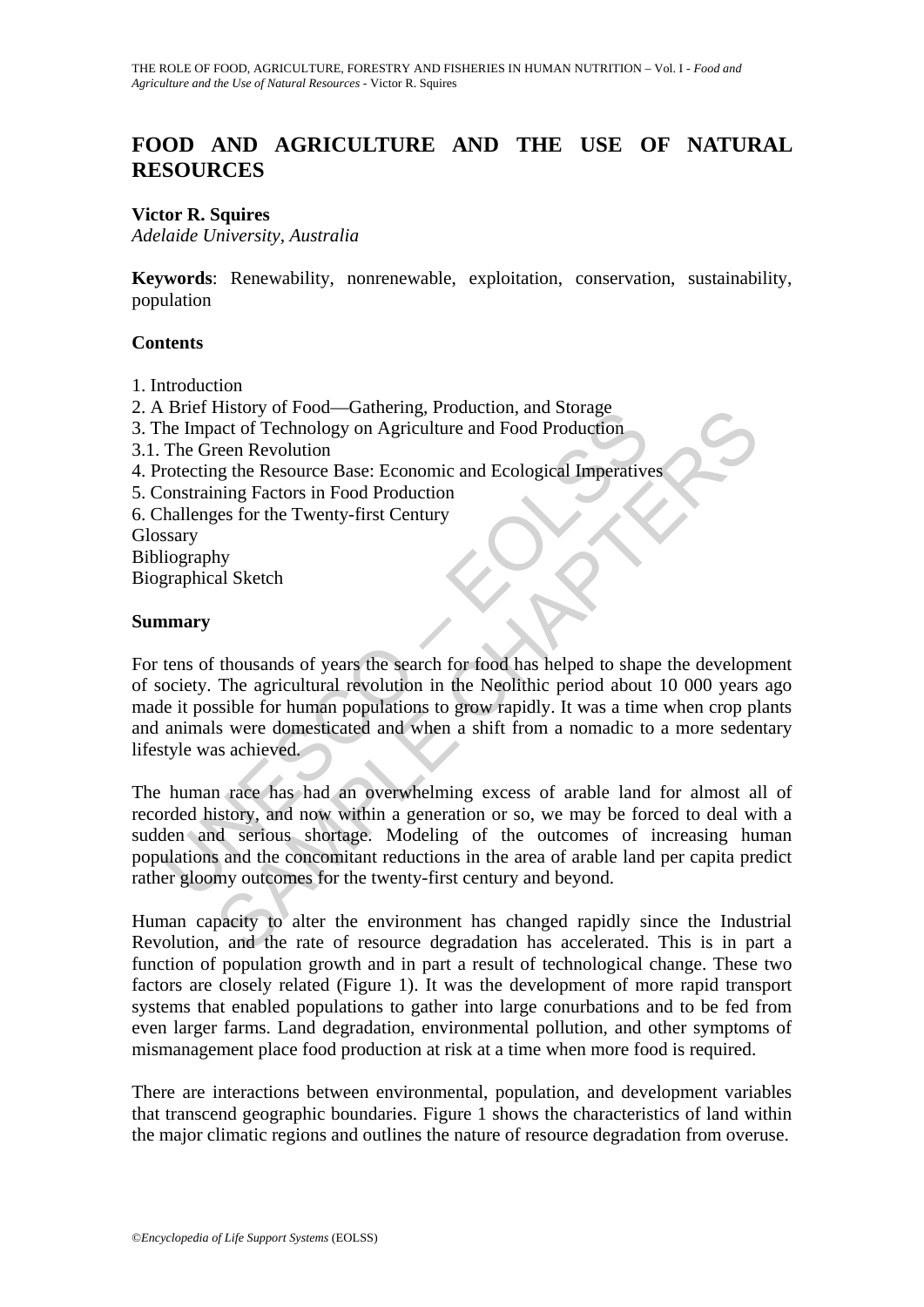

Figure 1. Land characteristics of major climatic regions and resource degradation from overuse

Example the U. Land characteristics of major climatic regions and resource<br>capacity of science and technology to overcome the constraint<br>radation, a diminishing supply of arable land, climate chan<br>ution, and various other Example and characteristics of major climatic regions and resource degradation fr<br>
(ty of science and technology to overcome the constraints imposed by<br>
in, a diminishing supply of arable land, climate change, environment<br> The capacity of science and technology to overcome the constraints imposed by land degradation, a diminishing supply of arable land, climate change, environmental pollution, and various other trends is not a foregone conclusion. Many commentators express concern that acute food shortages will inevitably occur. If these predictions prove to be true, a few years of famine could mean death to millions of people, and permanent brain damage for many of those who survive. Optimists believe that the food future is satisfactory. If the output of food grains can be trebled while the population merely doubles, and if scientists can produce a sufficiency of manufactured protein and other nutrients, there would be no real problem. The simple fact is that either the pessimists or the optimists could be right. But is also a fact that the present situation of rising populations and a diminishing resource base presents a challenge to scientists, technicians, and policymakers. And the challenge will have to be met in the first half of the twenty-first century when world population will reach 7 billion (double the number in the early 1970s).

The dilemma for policymakers in the twenty-first century is to reconcile the needs for more food with the science and technology to produce and distribute it and also take into account the social issues involved. The social forces are likely to prove as decisive a factor as the scientific advances.

# **1. Introduction**

The twenty-first century is here, and world population continues to increase. The world's population reached 6 billion in October 1999. It is likely to reach 7 billion within the next 30 years or so (see *Projections of Global Carrying Capacity*). This situation brings with it almost impossible demands on the world's natural resources. The challenge is to avoid squandering and ruining the natural resource base while satisfying demands, and ensuring that the world remains a good place to live. One of the criteria for deciding whether the world is a good place to live is that food should be available and accessible in sufficient quantity and of a quality that sustains life for every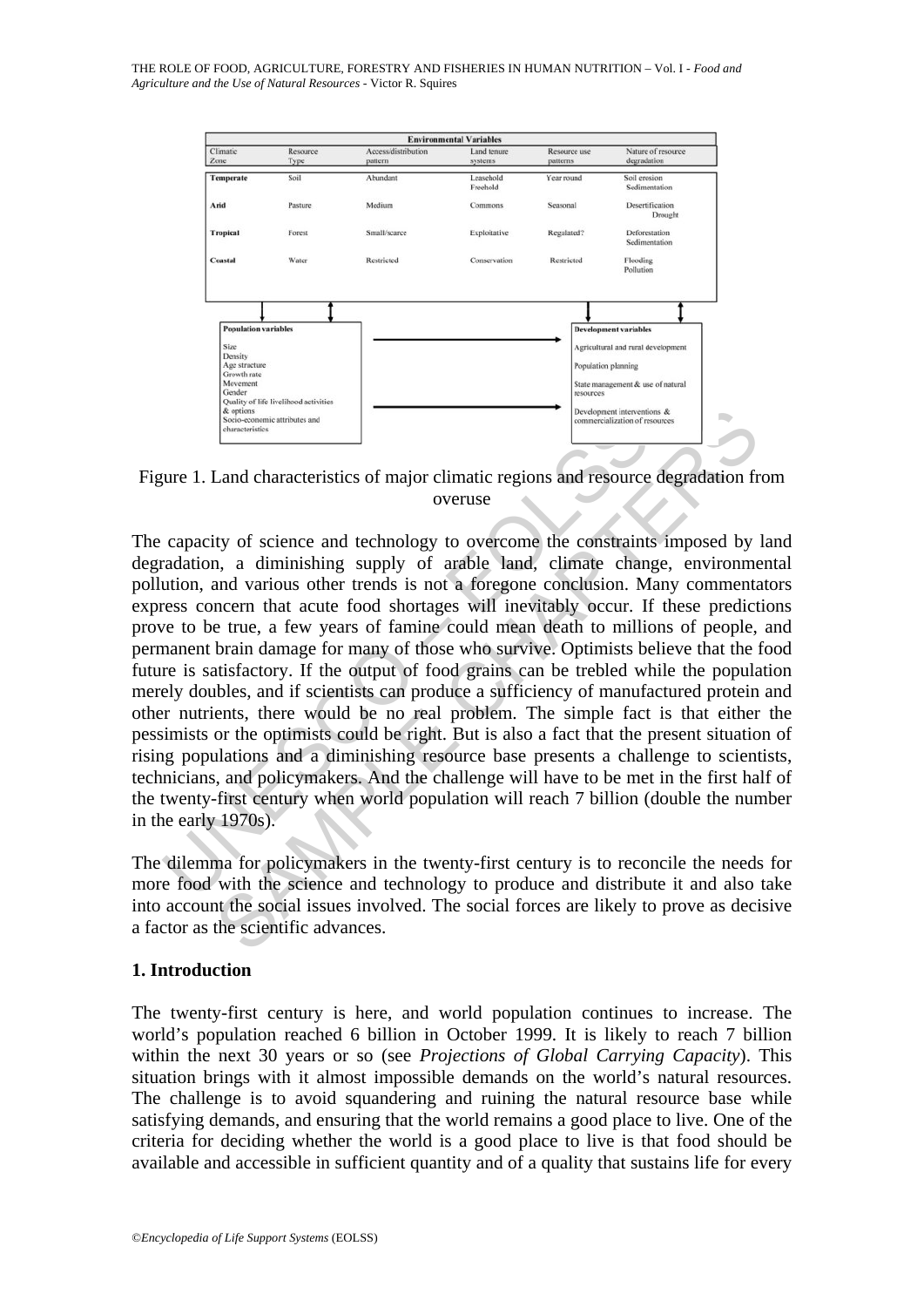person (see *Socioeconomic Policies and Food Security*). There is a real need to balance both economic and ecological imperatives. Ironically enough it has always been so. Early in human history the supply and continuity of food supplies kept the population in check. It has been estimated that in 3000 BC, after 7000 years of farming, the world population was poised to explode from about 3 million to more than 100 million. Agriculture made the difference. Once humans learned how to grow food, domesticate livestock, and preserve the surplus, the balance between food production and population was racked up a notch or two (see *Historical Origins of Agriculture*).

# **2. A Brief History of Food—Gathering, Production, and Storage**

Although there is comparatively little actual evidence about conditions in the world before about 10 000 years ago, archeologists have excavated sites and found tools and food residues which provide a picture of the diet of prehistoric humans. It has been claimed that in the earliest days of human evolution food helped to make modern human society. In about 11 000 BC the ice began to retreat and the climate mellowed. Vegetation patterns began to alter. In the 2000 years after the retreat of the ice, the deliberate cultivation of plants and the domestication of livestock began. The first villages were established.

I residues which provide a picture of the diet of prehistoric humed that in the earliest days of human evolution food helped to mety. In about 11 000 BC the ice began to retreat and the etation patterns began to alter. In The sum of the content of the complete of the set of predistoric humans. It has the sum in the earliest days of human evolution food helped to make modern hu about 11 000 BC the ice began to reture and the climate mellow The Neolithic revolution, the change from a primarily hunting-fishing-gathering existence to one in which humans became settled farmers and stock raisers took place at different times in different places in the world. For example, in the Near East it is believed that the new and abundant fields of wild grains, which flourished in the milder climate as the glaciers retreated, provided an opportunity for people to settle in villages. Initially settlements were on the edge of fields of wild grains. By almost imperceptible stages, the gathering of seeds developed into cultivating them.

The fields of wild grains that sprang up in the Near East 12 000 years ago did more than help to feed humankind. They also attracted a number of those smaller animals that had begun to multiply in the open shade around the margins of the forests. Sheep and goats, in particular, competed with humans for food, but by a process of domestication a solution to some food problems was obtained. Domestication had the advantage of ensuring meat and grain supply.

Slowly and irrevocably, knowledge of plant and animal domestication spread throughout the Old World (see *Development and Domestication of Plant Cultivars*). In the early millennia of the Neolithic, agriculture itself was concerned simply with taking all that it could from the soil, and gave nothing in return. The Neolithic revolution laid the foundations, not only of modern civilization, but also of many of the pressing ecological problems that bedevil twenty-first century humans.

In the millennia between 3000 BC and AD 1000 many developments took place in food and diet. The agricultural revolution that converted humans from meat-eaters to graineaters had far-reaching consequences. It tended to immobilize large numbers of people, to keep them tied to the land they farmed. It also coincided with an era of conflict between the settled farmers and the more mobile herdsmen. The meat-eaters, full of protein, commonly won in these skirmishes.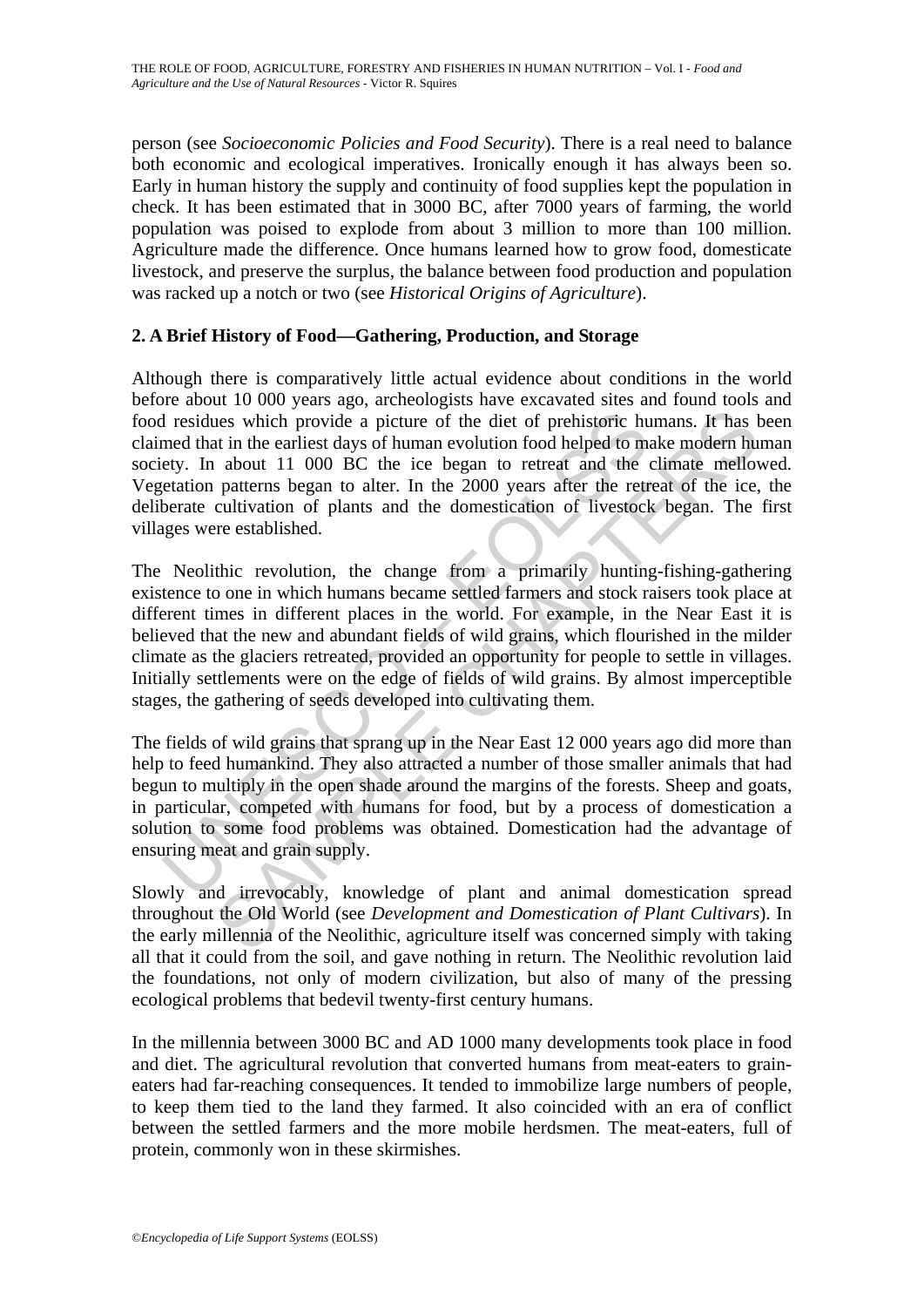Food preparation methodologies changed. The discovery of fermentation, bread making, oil extraction from fruits and nuts such as olives and ground nuts, and so on, and the use of spices all contributed to the greater satisfaction that could be obtained from food. Trade was also fostered.

Food preservation methods were also found: dried and salted fish and meats, dried fruits and vegetables, pickled fruits and vegetables. Dry storage of grains and cold storage of hardy vegetables such as cabbage, turnips, and other root crops provided for needs over the winter months. Butter and cheese making preserved milk. The development of ghi (ghee), a clarified butter that unlike fresh butter can be kept for months in a hot climate, also preserved milk.

From the fifth century AD until the Industrial Revolution, 90% of the population of the whole world was directly engaged in agriculture. The Industrial Revolution changed the pattern from the agricultural revolution in most of the world. In many developing countries the proportion of people living in rural areas exceeds 80%. Most of them are directly involved in agriculture.

The moment when prehistory ended and history began is an arbitrary distinction from region to region and country to country. Many of the technological innovations that enabled human communities to manipulate their environment were developed in Europe. The Greek and Roman civilizations wrought considerable environmental change.

be world was directly engaged in agriculture. The Industrial Revort<br>ern from the agricultural revolution in most of the world. In<br>the steep proportion of people living in rural areas exceeds 80%<br>ctly involved in agricultur In the approaches and many elements and many elements. The Holdwind Revolution changed in agriculture. The Industrial Revolution changed m and country to every control. In many develope the proportion of people living in r The Romans practiced two broad types of farming: dry farming and wet farming. Dry farming predominated in the Mediterranean zone, with its hot dry summers and warm wet winters. This involved arable crop production in lowlands, mostly coastal regions and alluvial plains, with vine and olive cultivation on the less productive slopes. Summer pastures, mainly for sheep, were provided in the cooler uplands. In contrast, the northern provinces with a cool, wet climate were suited to wet farming.

Arable and mixed farming dominated the lowland areas, and stock raising on pasture prevailed on the upland zones. The agricultural practices, settlements, mining and smelting operations, and communication networks of the Romans changed the character of landscapes. For example, many wetlands were drained during Roman times, with farreaching consequences.

As populations expanded and empires crumbled there were several waves of invasions and injections of new ideas and technologies. History shows the important effects of the Roman, Greek, and Byzantine empires and the impact of Mongols, Arabs, and other groups. The plunder and pillage and the destruction of towns and cities all had their effect on the population. Many people fled the cities and towns and sought refuge in the countryside.

Deforestation to provide timber for ships, for smelting of ores, and for other military operations was a factor in soil erosion and land degradation in many countries, especially around the Mediterranean basin. Trade routes opened to supply the basic raw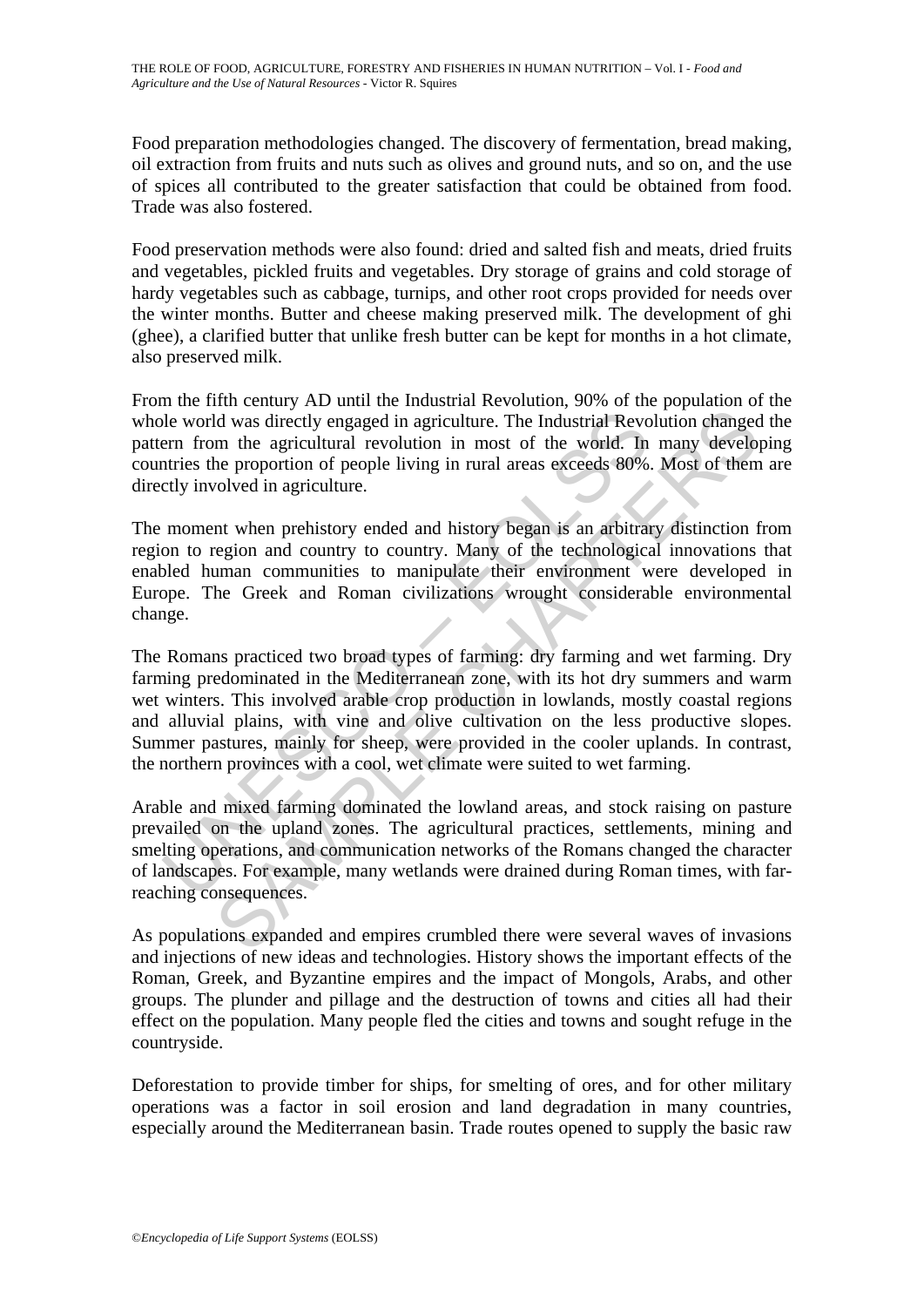materials (unprocessed food) but more important the spices and condiments that were adjudged to be so essential.

The changes in diets that followed a major invasion are also significant. The greater dependence by the north European tribes on dairy products led to the expansion of cattle herds in places such as northern India where Aryan tribes invaded in the second millenium BC. The nomadic Central Asian invaders brought a greater dependence on sheep and goat meat. Religious influences led to shifts in diet habits. For example, the principle of vegetarianism was promoted by Buddha and Mahavira (the Jains). This principle is widely observed by their followers. Even today there are large differences in the food habits of peoples from the various regions. Many of these food habits involve prohibition on the use of certain foods or unique methods of food preparation. In some cases, local indigenous knowledge allows certain potentially poisonous plants and animal to be used as food.



#### **Bibliography**

- - -

Anon. (1992). Special Issue on Population, Natural Resources, and Development. *Ambio* **Vol. XXI**, No. 1. Swedish Academy of Science. [A collection of essays on many aspects of the problem of reconciling competing needs.]

Bender B. (1975). *Farming in Prehistory: From Hunter-gatherer to Food-producer*, 268 pp. London: John Baker. [A comprehensive examination of the factors in the transition from hunting and gathering to food production. It deals with domestication and global change.]

TO ACCESS ALL THE 12 PAGES OF THIS CHA Visit: http://www.eolss.net/Eolss-sampleAllChapte<br>
Visit: http://www.eolss.net/Eolss-sampleAllChapte<br>
iography<br>
iography<br>
iography<br>
iography<br>
iography<br>
iography<br>
of Science. [A collec Concessed as food.<br>
Seconds a final Concess ALL THE 12 PAGES OF THIS C[HAP](https://www.eolss.net/ebooklib/sc_cart.aspx?File=E5-01A-01)TER,<br>
Special Issue on Population, Natural Resources, and Development. Ambio Vol. XXI<br>
Secondary of Science. [A collection of essays on many aspects Cocks D. (1992). Use *with Care: Managing Australia's Natural Resources in the Twenty-first Century*, 344 pp. Sydney: University of New South Wales Press. [An important, wide-ranging blueprint for developing, conserving, and managing natural resources in a way that will balance both economic and ecological imperatives.]

Crosson P. and Anderson J. (1992). *Resources and Global Food Prospects; Supply and Demand for Cereals to 2030*. Washington, DC: World Bank Technical Paper No. 184. [A scholarly consideration of the resources that are likely to sustain future food production, and of the factors likely to determine future demand.]

Ghimire K. (1993). *Linkages between Population, Environment and Development*, 118 pp. Geneva: UNRISD. [Case studies from Costa Rica, Pakistan, and Uganda that illustrate the impact of different development patterns.]

Tannahill R. (1973). *Food in History*, 448 pp. New York: Stein and Day. [A comprehensive account of the role that food has had in shaping human society and history.]

Tribe D. (1994). *Feeding and Greening the World: The Role of International Agricultural Research*, 274 pp. Oxford: CAB International. [An analysis of the situation of rising populations, increasing pressure on food production, and the growing environmental threat. It argues that the future can be faced with confidence.]